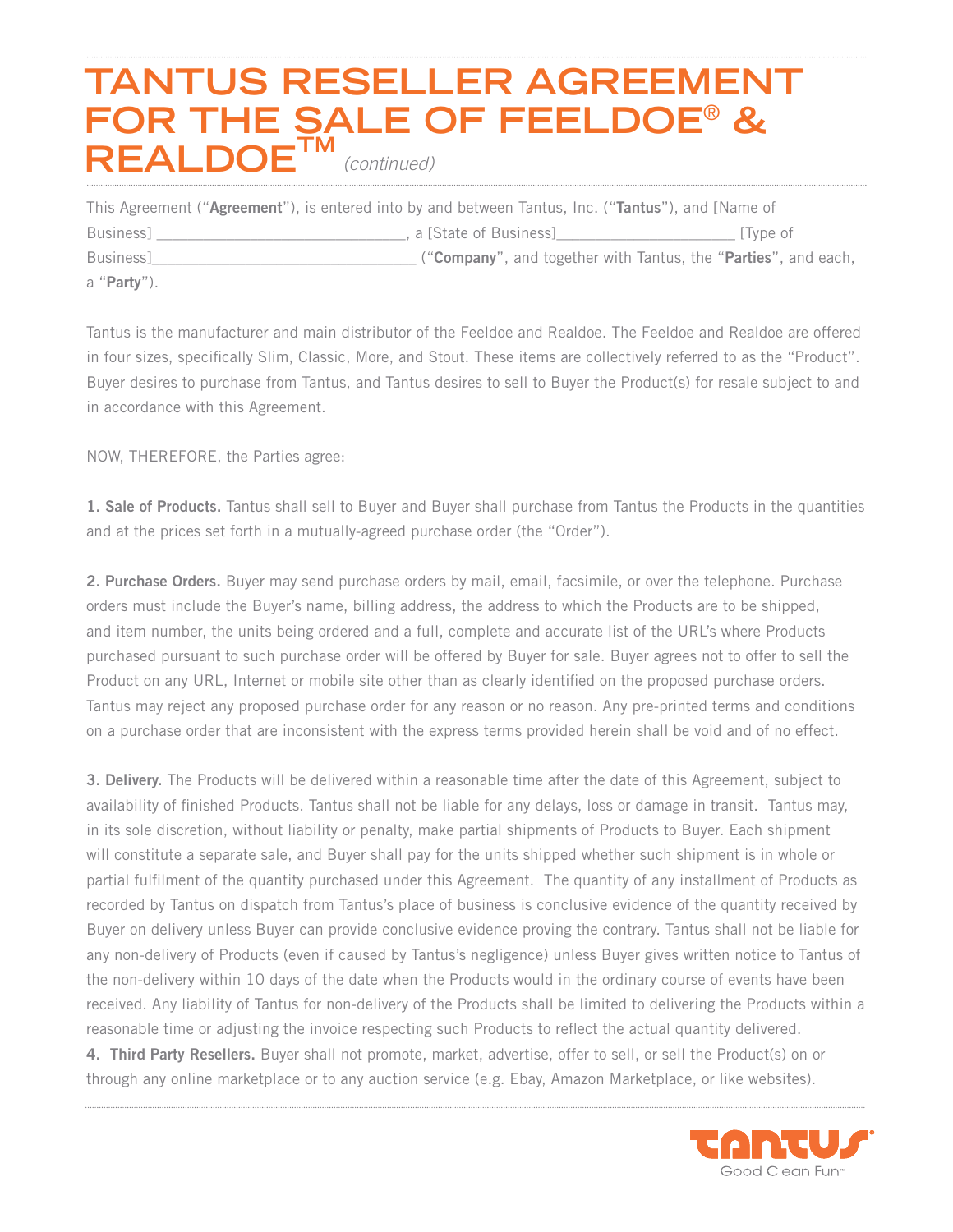## **TANTUS RESELLER AGREEMENT FOR THE SALE OF FEELDOE**® **& REALDOE** *(continued)*

Buyer shall not knowingly sell the Product to third parties that are known to the Buyer that sell through an online marketplace or auction service.

5. Minimum Advertised Price. All of your dealings with Tantus are subject to the policies adopted from time-totime by Tantus, including Tantus' Minimum Advertised Pricing policy ("MAP Policy") which Tantus has unilaterally adopted to protect the integrity of the Product and Tantus' retailer network. A copy of the current MAP Policy is hereby attached to this Agreement. Any resale or offer for sale of Products by distributors or retailers of Buyer may be viewed in accordance with Tantus's policies as if such Products are sold and offered for sale directly by Buyer itself.

6. Price and Taxes. Buyer shall purchase the Products from Tantus at the price (the "Prices") set forth in the Purchase Order. All Prices are exclusive of all sales, use and excise taxes, and any other similar taxes, duties and charges of any kind imposed by any governmental authority on any amounts payable by Buyer. Buyer shall be responsible for all such charges, costs and taxes; provided, that, Buyer shall not be responsible for any taxes imposed on, or with respect to, Tantus' income, revenues, gross receipts, personnel or real or personal property or other assets.

7. No Set-off. Buyer shall not, and acknowledges that it will have no right, under this Agreement, any other agreement, document or law, to withhold, offset, recoup or debit any amounts owed (or to become due and owing) to Tantus, whether under this Agreement or otherwise, against any other amount owed (or to become due and owing) to it by Tantus.

#### 8. Warranties.

(a) Tantus warrants to Buyer that for a period of 30 days from the date of shipment of the Products ("Warranty Period"), such Products will be free from material defects in material and workmanship.

### (b) [EXCEPT FOR THE WARRANTY SET FORTH IN SECTION 10(A),] TANTUS MAKES NO WARRANTY WHATSOEVER WITH RESPECT TO THE PRODUCTS, INCLUDING ANY WARRANTY OF MERCHANTABILITY OR WARRANTY OF FITNESS FOR A PARTICULAR PURPOSE; WHETHER EXPRESS OR IMPLIED BY LAW, COURSE OF DEALING, COURSE OF PERFORMANCE, USAGE OF TRADE OR OTHERWISE.

(c) Tantus shall not be liable for a breach of the warranty set forth in Section 7(a) unless: (i) Buyer gives written notice of the defect, reasonably described, to Tantus within 10 days of the time when Buyer discovers or ought to have discovered the defect; (ii) Tantus is given a reasonable opportunity after receiving the notice to examine such Products and Buyer (if requested to do so by Tantus) returns such Products to Tantus' place of business at Tantus' cost for the examination to take place there; and (iii) Tantus reasonably verifies

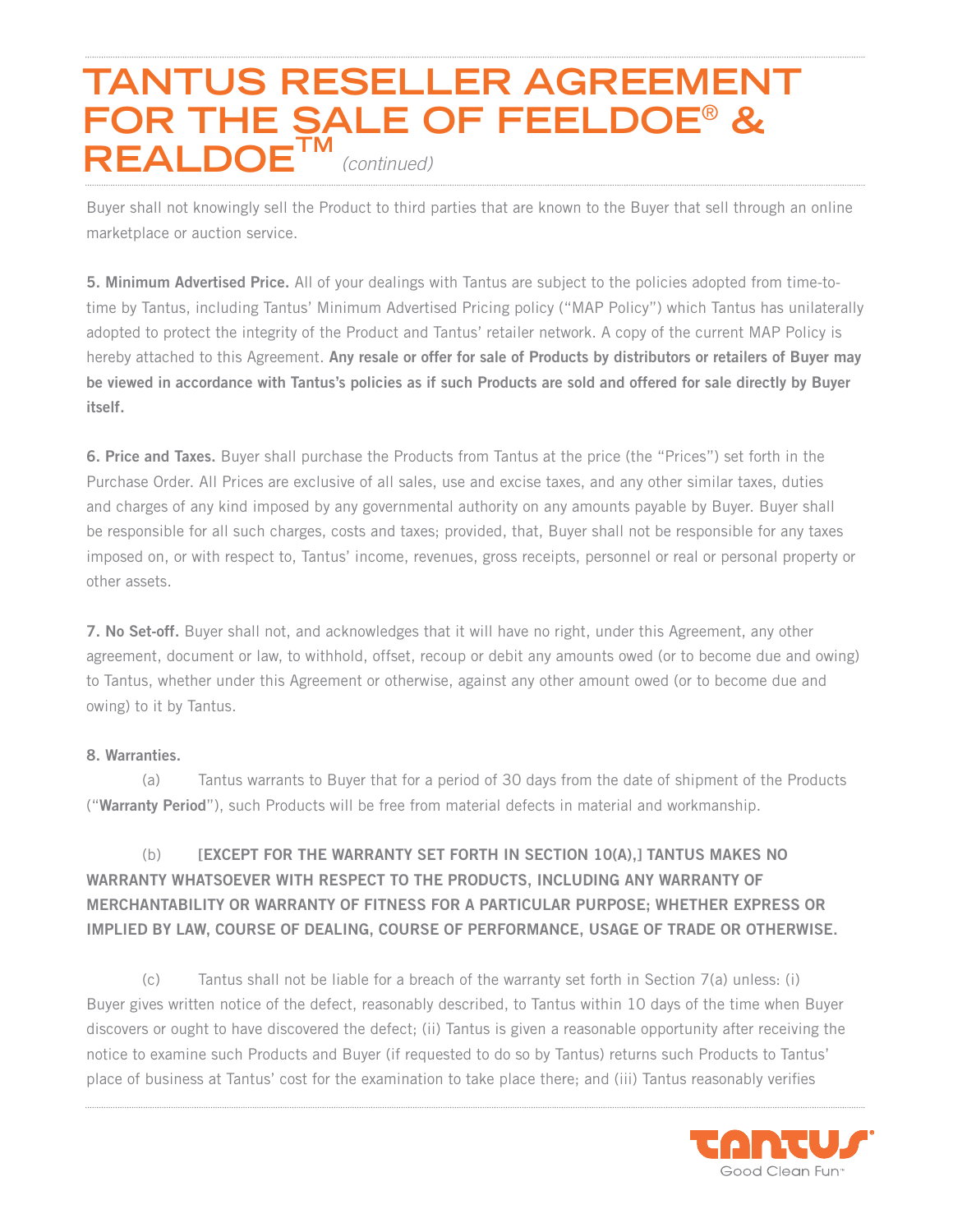## **TANTUS RESELLER AGREEMENT FOR THE SALE OF FEELDOE**® **& REALDOE** *(continued)*

Buyer's claim that the Products are defective.

(d) Subject to Section 7(c), with respect to any defective Products identified during the Warranty Period, Tantus shall, in its sole discretion, either: (i) repair or replace such Products (or the defective part) or (ii) credit or refund the Price of such Products *provided that*, if Tantus so requests, Buyer shall, at Tantus' expense, return such Products to Tantus.

(e) THE REMEDIES SET FORTH IN SECTION 7(e) SHALL BE THE BUYER'S SOLE AND EXCLUSIVE REMEDY AND TANTUS' ENTIRE LIABILITY FOR ANY BREACH OF THE LIMITED WARRANTY SET FORTH IN SECTION 7(e).

### 9. Limitation of Liability.

(a) IN NO EVENT SHALL TANTUS BE LIABLE FOR ANY CONSEQUENTIAL, INDIRECT, INCIDENTAL, SPECIAL, EXEMPLARY, PUNITIVE, OR ENHANCED DAMAGES, LOST PROFITS OR REVENUES OR DIMINUTION IN VALUE, ARISING OUT OF, OR RELATING TO, AND/OR IN CONNECTION WITH ANY BREACH OF THIS AGREEMENT, REGARDLESS OF (A) WHETHER SUCH DAMAGES WERE FORESEEABLE, (B) WHETHER OR NOT TANTUS WAS ADVISED OF THE POSSIBILITY OF SUCH DAMAGES, (C) THE LEGAL OR EQUITABLE THEORY (CONTRACT, TORT OR OTHERWISE) UPON WHICH THE CLAIM IS BASED, AND (D) THE FAILURE OF ANY AGREED OR OTHER REMEDY OF ITS ESSENTIAL PURPOSE.

(b) IN NO EVENT SHALL TANTUS' AGGREGATE LIABILITY ARISING OUT OF OR RELATED TO THIS AGREEMENT, WHETHER ARISING OUT OF OR RELATED TO BREACH OF CONTRACT, TORT (INCLUDING NEGLIGENCE) OR OTHERWISE, EXCEED THE TOTAL OF THE AMOUNTS PAID TO TANTUS FOR THE PRODUCTS SOLD HEREUNDER or \$10,000, WHICHEVER IS LESS.

10. Compliance with Law. Buyer is in compliance with and shall comply with all applicable laws, regulations and ordinances. Buyer has and shall maintain in effect all the licenses, permissions, authorizations, consents and permits that it needs to carry out its obligations under this Agreement.

11. Termination. Except as otherwise provided herein, either party may terminate this Agreement at any time without cause by giving the other party five days written notice of termination. In the event that there is a termination, this Agreement shall remain applicable to any purchase order made by Buyer and accepted by Tantus prior to the date notice of termination was given. Upon termination of the agreement for any reason, all monies owed by Buyer to Tantus shall be due and payable immediately. Any other provision that, in order to give proper effect to its intent, should survive such expiration or termination, shall survive the expiration or earlier termination of this Agreement.